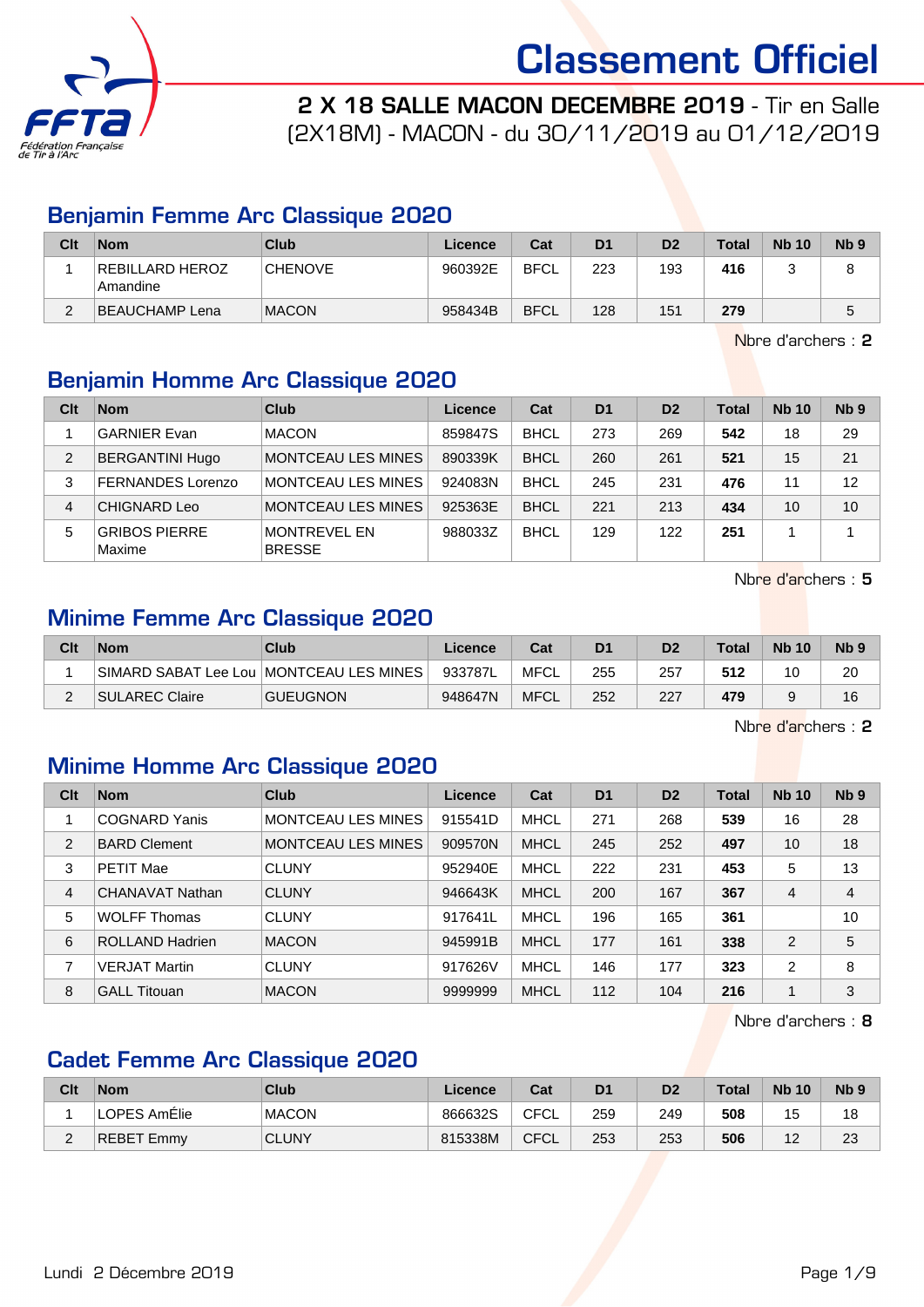

2 X 18 SALLE MACON DECEMBRE 2019 - Tir en Salle

(2X18M) - MACON - du 30/11/2019 au 01/12/2019

#### Cadet Femme Arc Classique 2020 (Suite)

| Clt | <b>Nom</b>             | Club            | Licence | Cat         | D <sub>1</sub> | D <sub>2</sub> | Total | <b>Nb 10</b> | Nb <sub>9</sub> |
|-----|------------------------|-----------------|---------|-------------|----------------|----------------|-------|--------------|-----------------|
|     | <b>RENARD Eve</b>      | <b>MACON</b>    | 944781L | CFCL        | 212            | 169            | 381   |              | 8               |
| 4   | <b>DECLOIX Pauline</b> | <b>GUEUGNON</b> | 903745G | <b>CFCL</b> | 179            | 169            | 348   |              |                 |
| 5   | <b>BOUHOU Mawra</b>    | <b>MACON</b>    | 966807C | CFCL        | 164            | 148            | 312   |              |                 |
| 6   | MILLOT Alycia          | <b>ETRIGNY</b>  | 956828F | <b>CFCL</b> | 183            | 121            | 304   |              |                 |

Nbre d'archers : 6

### Cadet Homme Arc Classique 2020

| Clt           | <b>Nom</b>                  | Club         | Licence | Cat         | D <sub>1</sub> | D <sub>2</sub> | <b>Total</b> | <b>Nb 10</b> | N <sub>b</sub> <sub>9</sub> |
|---------------|-----------------------------|--------------|---------|-------------|----------------|----------------|--------------|--------------|-----------------------------|
|               | MICHAUD Baptiste            | <b>MACON</b> | 886453L | <b>CHCL</b> | 257            | 254            | 511          | 16           | 15                          |
| $\mathcal{P}$ | <b>ROUX Maxime</b>          | <b>MACON</b> | 843731Z | <b>CHCL</b> | 244            | 240            | 484          | 9            | 21                          |
| 3             | <b>BODIN Mathis</b>         | <b>MACON</b> | 925110E | <b>CHCL</b> | 225            | 229            | 454          | 5            | 15                          |
| 4             | ARNOULT--CAMIOLO<br>Edouard | <b>CLUNY</b> | 928966W | CHCL        | 233            | 214            | 447          |              |                             |

Nbre d'archers : 4

#### Junior Homme Arc Classique 2020

| Clt            | <b>Nom</b>                  | <b>Club</b>      | Licence | Cat         | D <sub>1</sub> | D <sub>2</sub> | <b>Total</b> | <b>Nb 10</b> | Nb <sub>9</sub> |
|----------------|-----------------------------|------------------|---------|-------------|----------------|----------------|--------------|--------------|-----------------|
|                | <b>COMBIER Maxime</b>       | <b>CLUNY</b>     | 750096X | <b>JHCL</b> | 260            | 264            | 524          | 10           | 32              |
| $\overline{2}$ | <b>BESSON Florian</b>       | <b>AUTUN</b>     | 797008N | <b>JHCL</b> | 253            | 265            | 518          | 19           | 19              |
| 3              | SOUILLOT Enki               | <b>DIJON</b>     | 896650V | <b>JHCL</b> | 252            | 230            | 482          | 12           | 19              |
| $\overline{4}$ | <b>DECLOIX Baptiste</b>     | <b>GUEUGNON</b>  | 903746H | <b>JHCL</b> | 237            | 216            | 453          | 6            | 14              |
| 5              | <b>RUDE Victor</b>          | <b>LOUHANS</b>   | 806295H | <b>JHCL</b> | 160            | 192            | 352          | 5            | 7               |
| 6              | MILLOT Dylan                | <b>ETRIGNY</b>   | 939793P | <b>JHCL</b> | 152            | 135            | 287          |              | 8               |
|                | <b>GOUGLER Pierre Louis</b> | <b>MEURSAULT</b> | 786814H | <b>JHCL</b> | 248            |                | 248          | 8            | 11              |

Nbre d'archers : 7

#### Senior 1 Femme Arc Classique 2020

| Clt            | <b>Nom</b>              | Club                                 | Licence | Cat                | D <sub>1</sub> | D <sub>2</sub> | <b>Total</b> | <b>Nb 10</b> | N <sub>b</sub> <sub>9</sub> |
|----------------|-------------------------|--------------------------------------|---------|--------------------|----------------|----------------|--------------|--------------|-----------------------------|
|                | PERRET Magali           | <b>CHALON SUR SAONE</b>              | 934651A | S <sub>1</sub> FCL | 244            | 239            | 483          | 12           | 13                          |
| 2              | <b>VACHER Pascale</b>   | <b>SEMUR EN AUXOIS</b>               | 961382F | S <sub>1</sub> FCL | 249            | 232            | 481          | 14           | 13                          |
| 3              | <b>GRIBOS Delphine</b>  | <b>MONTREVEL EN</b><br><b>BRESSE</b> | 647157G | S <sub>1</sub> FCL | 244            | 233            | 477          |              | 16                          |
| $\overline{4}$ | <b>VAIZAND Francine</b> | <b>MACON</b>                         | 933164J | S <sub>1</sub> FCL | 198            | 210            | 408          | 2            | 11                          |
| 5              | <b>GUICHARD Oceane</b>  | <b>MONTMERLE SUR</b><br><b>SAONE</b> | 809970C | S <sub>1</sub> FCL | 180            | 219            | 399          | 8            | 3                           |

Nbre d'archers : 5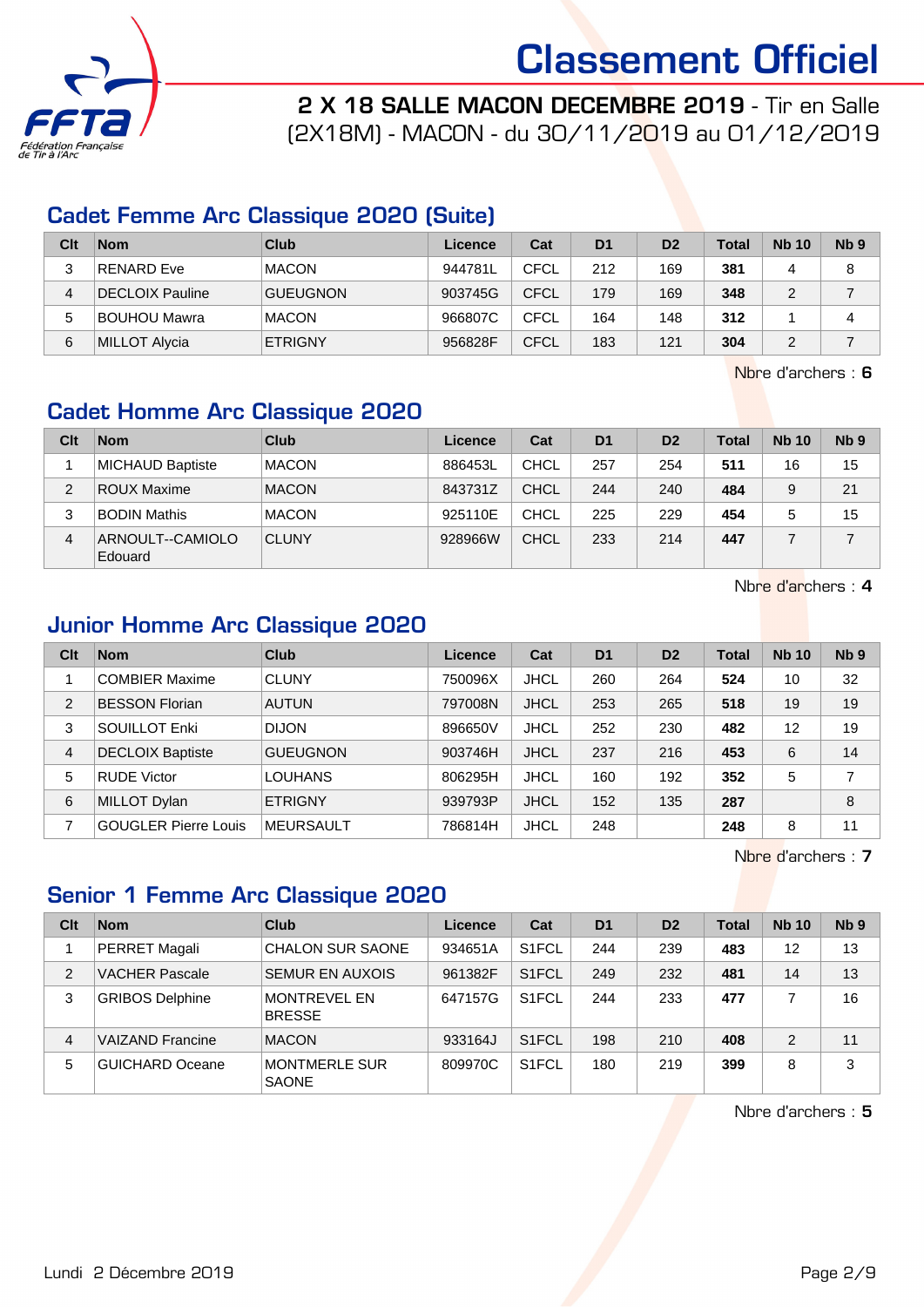

2 X 18 SALLE MACON DECEMBRE 2019 - Tir en Salle (2X18M) - MACON - du 30/11/2019 au 01/12/2019

#### Senior 1 Homme Arc Classique 2020

| Clt | <b>Nom</b>               | Club                                 | Licence | Cat                | D <sub>1</sub> | D <sub>2</sub> | <b>Total</b> | <b>Nb 10</b>   | Nb <sub>9</sub> |
|-----|--------------------------|--------------------------------------|---------|--------------------|----------------|----------------|--------------|----------------|-----------------|
|     | <b>MAGNIEN Adrien</b>    | <b>MACON</b>                         | 441389W | S <sub>1</sub> HCL | 277            | 270            | 547          | 25             | 19              |
| 2   | <b>ROYER Christophe</b>  | <b>MACON</b>                         | 725783V | S <sub>1</sub> HCL | 267            | 274            | 541          | 18             | 27              |
| 3   | <b>FORESTIER Olivier</b> | <b>MACON</b>                         | 883940E | S <sub>1</sub> HCL | 264            | 254            | 518          | 12             | 25              |
| 4   | SIMONNOT Jonathan        | <b>SEMUR EN AUXOIS</b>               | 864774X | S <sub>1</sub> HCL | 257            | 252            | 509          | 10             | 21              |
| 5   | <b>GOUBY Romain</b>      | PARAY LEMONIAL                       | 873860Y | S <sub>1</sub> HCL | 247            | 248            | 495          | 10             | 22              |
| 6   | PIERRE Romain            | <b>MONTREVEL EN</b><br><b>BRESSE</b> | 971248E | S1HCL              | 242            | 246            | 488          | 9              | 16              |
| 7   | RENOU CIÉment            | <b>CHALON SUR SAONE</b>              | 934650Z | S <sub>1</sub> HCL | 223            | 206            | 429          | 5              | 10              |
| 8   | <b>PALLAS Thierry</b>    | <b>BRON</b>                          | 857504V | S <sub>1</sub> HCL | 215            | 208            | 423          | $\overline{4}$ | 14              |
| 9   | <b>DUCAT Jean Remi</b>   | <b>LOUHANS</b>                       | 905176M | S1HCL              | 212            | 206            | 418          | 4              | 11              |
| 10  | <b>DUBOIS Anthony</b>    | <b>ETRIGNY</b>                       | 895528A | S1HCL              | 190            | 140            | 330          | 3              | 8               |

Nbre d'archers : 10

#### Senior 2 Femme Arc Classique 2020

| Clt            | <b>Nom</b>                              | <b>Club</b>                               | <b>Licence</b> | Cat                | D <sub>1</sub> | D <sub>2</sub> | <b>Total</b> | <b>Nb 10</b>   | N <sub>b</sub> <sub>9</sub> |
|----------------|-----------------------------------------|-------------------------------------------|----------------|--------------------|----------------|----------------|--------------|----------------|-----------------------------|
| 1              | <b>GRAIN Martine</b>                    | <b>MACON</b>                              | 754869K        | S <sub>2</sub> FCL | 267            | 270            | 537          | 21             | 22                          |
| 2              | <b>RAVE Sylvie</b>                      | <b>GUEUGNON</b>                           | 813537E        | S <sub>2</sub> FCL | 255            | 254            | 509          | 15             | 21                          |
| 3              | <b>DELTINGER Isabelle</b>               | <b>MACON</b>                              | 807204W        | S <sub>2</sub> FCL | 254            | 254            | 508          | 10             | 23                          |
| $\overline{4}$ | <b>BELIN DUCLERC</b><br><b>Nathalie</b> | <b>MACON</b>                              | 838353D        | S2FCL              | 248            | 239            | 487          | 9              | 20                          |
| 5              | <b>PRABEL Marie-Pierre</b>              | <b>MACON</b>                              | 795384Y        | S2FCL              | 242            | 242            | 484          | 8              | 19                          |
| 6              | <b>GILARDOT Sandra</b>                  | <b>MEURSAULT</b>                          | 911946W        | S <sub>2</sub> FCL | 234            | 247            | 481          | 6              | 20                          |
| $\overline{7}$ | <b>BAROIN Nathalie</b>                  | <b>MEURSAULT</b>                          | 807969C        | S2FCL              | 235            | 225            | 460          | $\overline{4}$ | 18                          |
| 8              | MASRABAYE Ronelyan                      | <b>MACON</b>                              | 778480Z        | S2FCL              | 214            | 237            | 451          | $\overline{4}$ | 15                          |
| 9              | MILLOT ValÉrie                          | <b>ETRIGNY</b>                            | 955397A        | S2FCL              | 217            | 232            | 449          | $\overline{7}$ | 12                          |
| 10             | <b>BOUILLAUD Muriel</b>                 | <b>ETRIGNY</b>                            | 437216K        | S2FCL              | 228            | 216            | 444          | 6              | 13                          |
| 11             | <b>LALANNE Sylvie</b>                   | <b>VILLEFRANCHE</b>                       | 942272J        | S2FCL              | 224            | 201            | 425          | 3              | 11                          |
| 12             | <b>CARCEL ROLLAND</b><br>Deborah        | <b>CHATILLON SUR</b><br><b>CHALARONNE</b> | 913539C        | S2FCL              | 217            | 208            | 425          | 3              | $\overline{7}$              |
| 13             | <b>BONOT Delphine</b>                   | <b>CLUNY</b>                              | 970613P        | S2FCL              | 195            | 155            | 350          | 2              | 9                           |
| 14             | <b>CASTERAN Anne</b>                    | <b>MACON</b>                              | 933226B        | S <sub>2</sub> FCL | 157            | 152            | 309          | 3              | 6                           |
| 15             | <b>RENARD Celine</b>                    | <b>MACON</b>                              | 946040E        | S2FCL              | 114            | 125            | 239          | $\overline{2}$ | 3                           |

Nbre d'archers : 15

#### Senior 2 Homme Arc Classique 2020

| Clt | <b>Nom</b>     | Club         | <b>Licence</b>     | <b>Pat</b><br>val | D <sup>1</sup> | D <sub>2</sub> | <b>Total</b> | <b>Nb</b><br>10 | <b>Nb</b> |
|-----|----------------|--------------|--------------------|-------------------|----------------|----------------|--------------|-----------------|-----------|
|     | MICHAUD Julien | <b>MACON</b> | -- - -<br>30.<br>. | S2HCL             | 282<br>$ -$    | 279            | 561          | $\sim$<br>ےں    | 20        |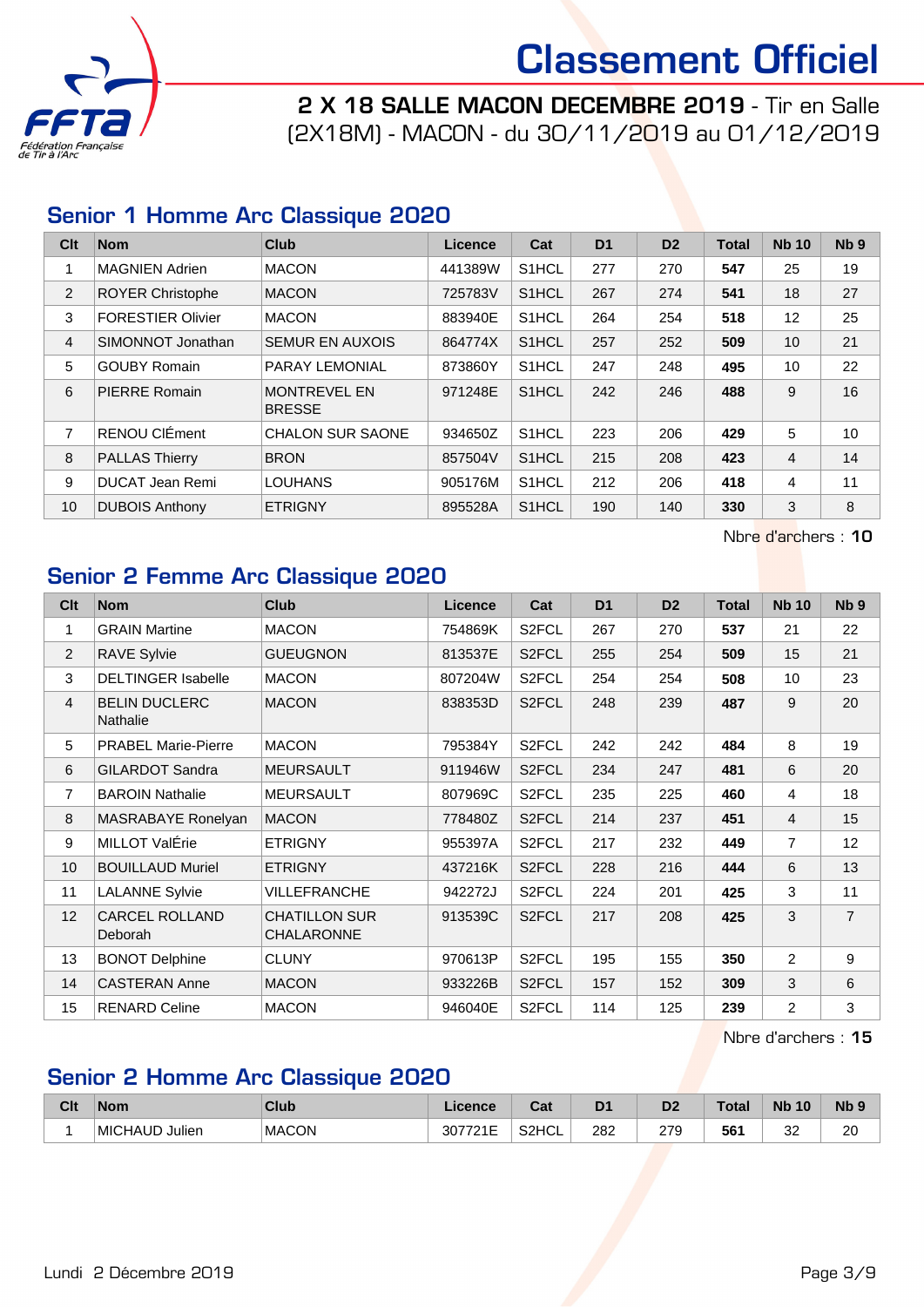

2 X 18 SALLE MACON DECEMBRE 2019 - Tir en Salle (2X18M) - MACON - du 30/11/2019 au 01/12/2019

#### Senior 2 Homme Arc Classique 2020 (Suite)

| Clt             | <b>Nom</b>                | Club                                      | Licence | Cat                | D <sub>1</sub> | D <sub>2</sub> | <b>Total</b> | <b>Nb 10</b>   | Nb <sub>9</sub> |
|-----------------|---------------------------|-------------------------------------------|---------|--------------------|----------------|----------------|--------------|----------------|-----------------|
| 2               | <b>MINGOT Bruno</b>       | <b>EPINAC</b>                             | 857949D | S <sub>2</sub> HCL | 254            | 273            | 527          | 16             | 24              |
| 3               | <b>BOUGEOT Etienne</b>    | <b>BOURG EN BRESSE</b>                    | 428187W | S <sub>2</sub> HCL | 262            | 259            | 521          | 21             | 18              |
| 4               | <b>GRIBOS Dominique</b>   | <b>MONTREVEL EN</b><br><b>BRESSE</b>      | 647156F | S2HCL              | 268            | 249            | 517          | 11             | 26              |
| 5               | <b>AUBERTIN Jerome</b>    | <b>MACON</b>                              | 982357E | S2HCL              | 263            | 251            | 514          | 9              | 30              |
| 6               | <b>NEVERS Mickael</b>     | <b>MACON</b>                              | 387443J | S2HCL              | 249            | 258            | 507          | 11             | 13              |
| $\overline{7}$  | <b>GUILLEMOD Frederic</b> | <b>MONTREVEL EN</b><br><b>BRESSE</b>      | 886989U | S2HCL              | 247            | 254            | 501          | 11             | 21              |
| 8               | DEROSA StÉphan            | <b>MACON</b>                              | 966767J | S2HCL              | 246            | 251            | 497          | 13             | 14              |
| 9               | <b>LOUDNOT Christophe</b> | MONTCEAU LES MINES                        | 421814U | S2HCL              | 250            | 247            | 497          | 12             | 20              |
| 10              | <b>AULAS Laurent</b>      | <b>VILLEFRANCHE</b>                       | 783158J | S2HCL              | 248            | 244            | 492          | 10             | 20              |
| 11              | <b>PROTAT Bruno</b>       | <b>VILLEFRANCHE</b>                       | 956511L | S2HCL              | 246            | 239            | 485          | 11             | 17              |
| 12 <sub>2</sub> | <b>BEZIER Dominique</b>   | <b>CLUNY</b>                              | 738331J | S <sub>2</sub> HCL | 236            | 246            | 482          | 12             | 15              |
| 13              | <b>BESSON Eric</b>        | <b>AUTUN</b>                              | 843949L | S2HCL              | 233            | 248            | 481          | 5              | 21              |
| 14              | ALLENBACH Johan           | <b>CLUNY</b>                              | 969967M | S2HCL              | 234            | 244            | 478          | 5              | 22              |
| 15              | <b>ALONSO Sylvain</b>     | <b>CHATILLON SUR</b><br><b>CHALARONNE</b> | 939772S | S2HCL              | 209            | 204            | 413          | 3              | 9               |
| 16              | <b>HERARD Nicolas</b>     | <b>GUEUGNON</b>                           | 986582X | S2HCL              | 185            | 190            | 375          | $\overline{2}$ | 10              |

Nbre d'archers : 16

### Senior 3 Femme Arc Classique 2020

| Clt | <b>Nom</b>                | Club                  | Licence | Cat   | D <sub>1</sub> | D <sub>2</sub> | <b>Total</b> | <b>Nb 10</b> | N <sub>b</sub> <sub>9</sub> |
|-----|---------------------------|-----------------------|---------|-------|----------------|----------------|--------------|--------------|-----------------------------|
|     | DOYEN Nadine              | VILLEFRANCHE          | 360424R | S3FCL | 220            | 252            | 472          | 4.           | 19                          |
|     | <b>COLOMB Michelle</b>    | ∣MONTCEAU LES MINES ∣ | 777314G | S3FCL | 233            | 222            | 455          |              | 14                          |
|     | <b>ZANIN Marie Claude</b> | <b>ETRIGNY</b>        | 893151S | S3FCL | 221            | 225            | 446          |              | 14                          |

Nbre d'archers : 3

#### Senior 3 Homme Arc Classique 2020

| Clt            | <b>Nom</b>               | Club                      | Licence | Cat   | D <sub>1</sub> | D <sub>2</sub> | <b>Total</b> | <b>Nb 10</b> | Nb <sub>9</sub> |
|----------------|--------------------------|---------------------------|---------|-------|----------------|----------------|--------------|--------------|-----------------|
|                | <b>BOUILLAUD Gerard</b>  | <b>ETRIGNY</b>            | 229690N | S3HCL | 272            | 262            | 534          | 20           | 18              |
| $\overline{2}$ | <b>MARQUIS Lionel</b>    | <b>MACON</b>              | 074192U | S3HCL | 255            | 258            | 513          | 11           | 28              |
| 3              | <b>CHOQUIN Dominique</b> | <b>ETRIGNY</b>            | 929434E | S3HCL | 231            | 249            | 480          | 12           | 13              |
| $\overline{4}$ | <b>CZWOJDRAK Georges</b> | <b>MONTCEAU LES MINES</b> | 782924E | S3HCL | 239            | 235            | 474          | 12           | 10              |
| 5              | <b>THEBAUD Patrice</b>   | <b>VILLEFRANCHE</b>       | 935158B | S3HCL | 249            | 220            | 469          | 10           | 13              |
| 6              | MATHIEU Alain            | MONTCEAU LES MINES        | 005085C | S3HCL | 234            | 232            | 466          | 9            | 11              |
| 7              | <b>GROISON Bernard</b>   | <b>CHALON SUR SAONE</b>   | 005019F | S3HCL | 234            | 230            | 464          | 5            | 4               |
| 8              | <b>PRIERE Marc</b>       | <b>VILLEFRANCHE</b>       | 978937M | S3HCL | 215            | 225            | 440          | 10           | 8               |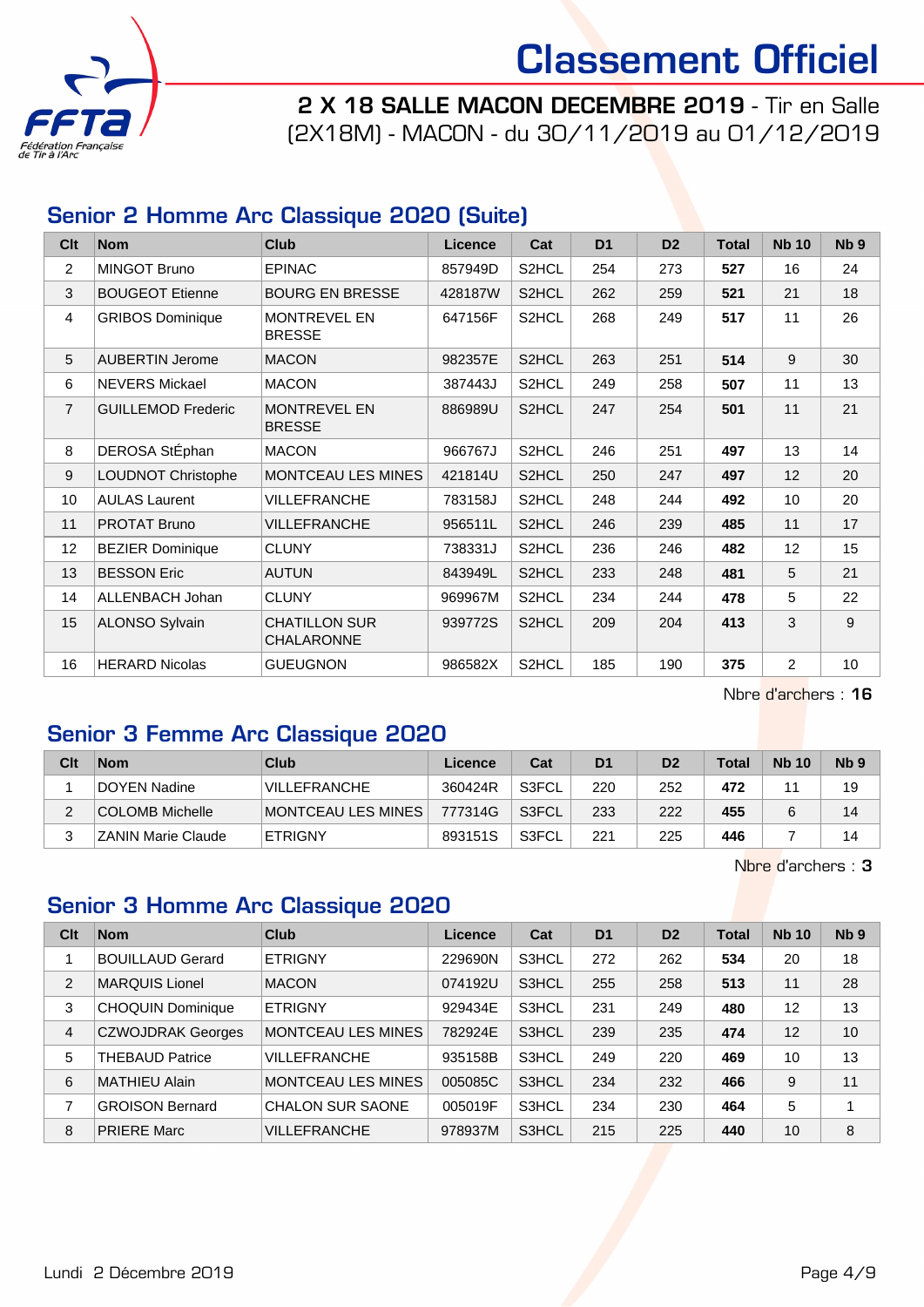

2 X 18 SALLE MACON DECEMBRE 2019 - Tir en Salle

(2X18M) - MACON - du 30/11/2019 au 01/12/2019

#### Senior 3 Homme Arc Classique 2020 (Suite)

| Clt | <b>Nom</b>        | Club            | Licence | Cat   | D <sub>1</sub> | D <sub>2</sub> | <b>Total</b> | <b>Nb 10</b> | N <sub>b</sub> <sub>9</sub> |
|-----|-------------------|-----------------|---------|-------|----------------|----------------|--------------|--------------|-----------------------------|
| 9   | BILLARD Patrice   | BOURG EN BRESSE | 794841H | S3HCL | 223            | 200            | 423          |              |                             |
| 10  | TACHON Bernard    | <b>MACON</b>    | 848927X | S3HCL | 182            | 211            | 393          |              | 9                           |
|     | <b>TARDY Joel</b> | <b>CHAGNY</b>   | 949645Y | S3HCL | 162            | 183            | 345          |              | J                           |

Nbre d'archers : 11

#### Junior Femme Arc à Poulies 2020

| Clt | <b>Nom</b>             | <b>Club</b> | Licence | $\sim$<br>⊍⊿ | D <sub>1</sub> | D <sub>2</sub> | Total | <b>Nb</b><br>10 | N <sub>b</sub> <sub>9</sub> |
|-----|------------------------|-------------|---------|--------------|----------------|----------------|-------|-----------------|-----------------------------|
|     | <b>MONTOYA Estelle</b> | LYON 9EME   | 929246A | <b>JFCC</b>  | הדה<br>د ، ∠   | 264<br>__      | 537   | 10              | . .<br>45                   |

Nbre d'archers : 1

#### Junior Homme Arc à Poulies 2020

| Clt | <b>Nom</b>               | Club            | Licence | Cat         | D <sub>1</sub> | D <sub>2</sub> | <b>Total</b> | <b>Nb 10</b> | N <sub>b</sub> <sub>9</sub> |
|-----|--------------------------|-----------------|---------|-------------|----------------|----------------|--------------|--------------|-----------------------------|
|     | <b>SAVARINO Baptiste</b> | <b>MONTLUEL</b> | 781518B | <b>JHCO</b> | 283            | 278            | 561          | 23           | 35                          |
| C   | MOINE Baptiste           | LYON 9EME       | 978306B | <b>JHCO</b> | 274            | 271            | 545          | 44           | 43                          |
| ≏   | CHATELET Axel            | <b>LOUHANS</b>  | 903352E | <b>JHCO</b> | 260            | 249            | 509          |              | 35                          |

Nbre d'archers : 3

#### Senior 1 Femme Arc à Poulies 2020

| Clt | <b>Nom</b>           | Club            | Licence | ◠∼<br>uau                         | D <sub>1</sub> | D <sub>2</sub> | Total | <b>Nb</b><br>10 | N <sub>b</sub> <sub>9</sub> |
|-----|----------------------|-----------------|---------|-----------------------------------|----------------|----------------|-------|-----------------|-----------------------------|
|     | <b>SOUVIGNY Sara</b> | <b>GUEUGNON</b> | 803091A | $\sim$ $\sim$ $\sim$<br>־טט<br>ບ⊥ | 25′            | 245            | 496   |                 | $\sim$<br>ັ                 |

Nbre d'archers : 1

#### Senior 1 Homme Arc a Poulies 2020

| Clt | <b>Nom</b>                | <b>Club</b>  | Licence | <b>Take</b><br>udl | D <sup>1</sup> | D <sub>2</sub> | Total | <b>Nb</b><br>10            | N <sub>b</sub> <sub>9</sub> |
|-----|---------------------------|--------------|---------|--------------------|----------------|----------------|-------|----------------------------|-----------------------------|
|     | <b>BUIRON</b><br>` Romain | <b>MACON</b> | 802860Z | S <sub>1</sub> HCO | 279            | 283            | 562   | 2 <sub>A</sub><br><u>.</u> | 34                          |

Nbre d'archers : 1

#### Senior 2 Femme Arc à Poulies 2020

| Clt | <b>Nom</b>              | Club              | Licence | Cat                | D <sub>1</sub> | D <sub>2</sub> | <b>Total</b> | <b>Nb 10</b> | Nb <sub>9</sub> |
|-----|-------------------------|-------------------|---------|--------------------|----------------|----------------|--------------|--------------|-----------------|
|     | <b>COUTURIER Agnes</b>  | MARSANNAY LA COTE | 596915W | S <sub>2</sub> FCO | 271            | 275            | 546          | 15           | 40              |
| 2   | <b>VILLELOUP Myriam</b> | <b>MACON</b>      | 666160M | S <sub>2</sub> FCO | 268            | 278            | 546          | 12           | 43              |
| 3   | PAROT Aude              | <b>MEURSAULT</b>  | 958798X | S <sub>2</sub> FCO | 262            | 274            | 536          | 11           | 43              |
| 4   | <b>GARNIER Adeline</b>  | <b>MACON</b>      | 275180J | S <sub>2</sub> FCO | 248            | 257            | 505          | 9            | 35              |
| 5   | <b>HUMBERT Marianne</b> | <b>CLUNY</b>      | 610677E | S <sub>2</sub> FCO | 104            | 122            | 226          |              | 11              |

Nbre d'archers : 5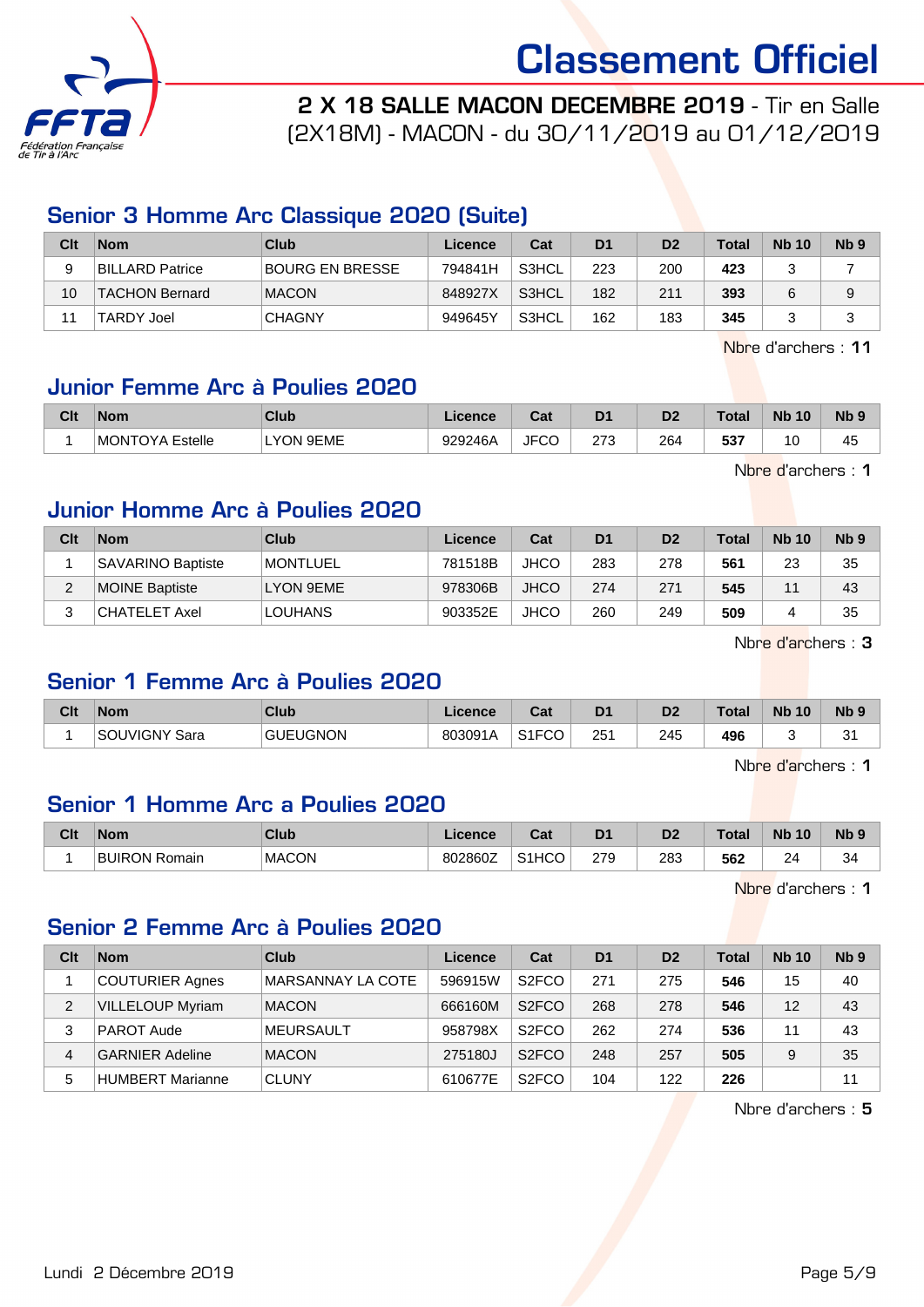

2 X 18 SALLE MACON DECEMBRE 2019 - Tir en Salle (2X18M) - MACON - du 30/11/2019 au 01/12/2019

#### Senior 2 Homme Arc à Poulies 2020

| Clt             | <b>Nom</b>                 | <b>Club</b>                          | <b>Licence</b> | Cat                | D <sub>1</sub> | D <sub>2</sub> | <b>Total</b> | <b>Nb 10</b> | N <sub>b</sub> <sub>9</sub> |
|-----------------|----------------------------|--------------------------------------|----------------|--------------------|----------------|----------------|--------------|--------------|-----------------------------|
| 1               | <b>GARNIER Olivier</b>     | <b>MACON</b>                         | 296079A        | S2HCO              | 285            | 285            | 570          | 30           | 30                          |
| 2               | <b>MINOT Patrick</b>       | <b>ANSE</b>                          | 756906Z        | S <sub>2</sub> HCO | 283            | 285            | 568          | 28           | 32                          |
| 3               | <b>JAMBON Bruno</b>        | <b>ST PRIEST</b>                     | 690750R        | S2HCO              | 280            | 285            | 565          | 26           | 33                          |
| 4               | <b>JUSSELIN Christophe</b> | <b>MACON</b>                         | 715544R        | S <sub>2</sub> HCO | 278            | 286            | 564          | 25           | 34                          |
| 5               | <b>TARDY Michael</b>       | <b>MACON</b>                         | 838876X        | S2HCO              | 284            | 280            | 564          | 25           | 34                          |
| 6               | <b>PUEO Laurent</b>        | <b>MONTREVEL EN</b><br><b>BRESSE</b> | 886992X        | S <sub>2</sub> HCO | 281            | 281            | 562          | 25           | 32                          |
| $\overline{7}$  | <b>COLLARD Laurent</b>     | <b>BOURG EN BRESSE</b>               | 720426X        | S <sub>2</sub> HCO | 282            | 278            | 560          | 21           | 38                          |
| 8               | <b>BAILLY Jocelyn</b>      | <b>MEURSAULT</b>                     | 887037W        | S <sub>2</sub> HCO | 281            | 276            | 557          | 20           | 37                          |
| 9               | <b>PRABEL Thierry</b>      | <b>MACON</b>                         | 800040J        | S <sub>2</sub> HCO | 271            | 282            | 553          | 19           | 35                          |
| 10              | <b>BESSON Fabrice</b>      | <b>VILLEFRANCHE</b>                  | 252197C        | S <sub>2</sub> HCO | 276            | 277            | 553          | 17           | 39                          |
| 11              | LOPES Antonio              | <b>MACON</b>                         | 931227D        | S <sub>2</sub> HCO | 272            | 273            | 545          | 10           | 45                          |
| 12 <sup>2</sup> | ROMANO Antonio             | <b>LISSIEU</b>                       | 732840R        | S2HCO              | 264            | 278            | 542          | 15           | 41                          |
| 13              | <b>ROLLAND Daniel</b>      | <b>LISSIEU</b>                       | 416417C        | S <sub>2</sub> HCO | 273            | 267            | 540          | 11           | 40                          |
| 14              | <b>SCARPELLINI Laurent</b> | <b>MONTREVEL EN</b><br><b>BRESSE</b> | 936115S        | S <sub>2</sub> HCO | 261            | 261            | 522          | 14           | 29                          |

Nbre d'archers : 14

#### Senior 3 Femme Arc à Poulies 2020

| Clt | <b>Nom</b>                                | Club                       | Licence | Cat   | D1  | D <sub>2</sub> | Total | <b>Nb 10</b> | N <sub>b</sub> <sub>9</sub> |
|-----|-------------------------------------------|----------------------------|---------|-------|-----|----------------|-------|--------------|-----------------------------|
|     | CARLETTO Marie Noelle SAINTE FOY LES LYON |                            | 384609D | S3FCO | 271 |                | 548   | 23           | 28                          |
|     | FONTAINE Odile                            | <b>SAINTE FOY LES LYON</b> | 390629X | S3FCO | 237 | 215            | 452   |              | 21                          |

Nbre d'archers : 2

#### Senior 3 Homme Arc à Poulies 2020

| Clt            | <b>Nom</b>                    | Club                | Licence | Cat   | D <sub>1</sub> | D <sub>2</sub> | <b>Total</b> | <b>Nb 10</b> | Nb <sub>9</sub> |
|----------------|-------------------------------|---------------------|---------|-------|----------------|----------------|--------------|--------------|-----------------|
|                | <b>ACHTERMANN</b><br>Wolfgang | <b>MEURSAULT</b>    | 740847U | S3HCO | 273            | 279            | 552          | 14           | 44              |
| $\overline{2}$ | <b>PERE Jean Francois</b>     | <b>ODENAS</b>       | 218121N | S3HCO | 273            | 274            | 547          | 12           | 44              |
| 3              | <b>FONTAINE Gerard</b>        | SAINTE FOY LES LYON | 390628W | S3HCO | 269            | 265            | 534          | 10           | 38              |
| $\overline{4}$ | <b>NIQUET Serge</b>           | SAINTE FOY LES LYON | 384613H | S3HCO | 261            | 253            | 514          | 5            | 39              |
| 5              | <b>DUTEL Roland</b>           | <b>ANSE</b>         | 412271W | S3HCO | 252            | 258            | 510          | 8            | 29              |
| 6              | <b>GAINOT Gilles</b>          | <b>MACON</b>        | 305423G | S3HCO | 245            | 246            | 491          |              | 34              |

Nbre d'archers : 6

#### Cadet Femme Bare Bow 2020

|  | Clt | ⊪Nom | Club | - - - - - - | . .<br>Jd | D <sub>1</sub><br>- | D <sub>2</sub> | - - - | <b>Nb</b><br>. .<br>O | <b>N<sub>b</sub></b> |
|--|-----|------|------|-------------|-----------|---------------------|----------------|-------|-----------------------|----------------------|
|--|-----|------|------|-------------|-----------|---------------------|----------------|-------|-----------------------|----------------------|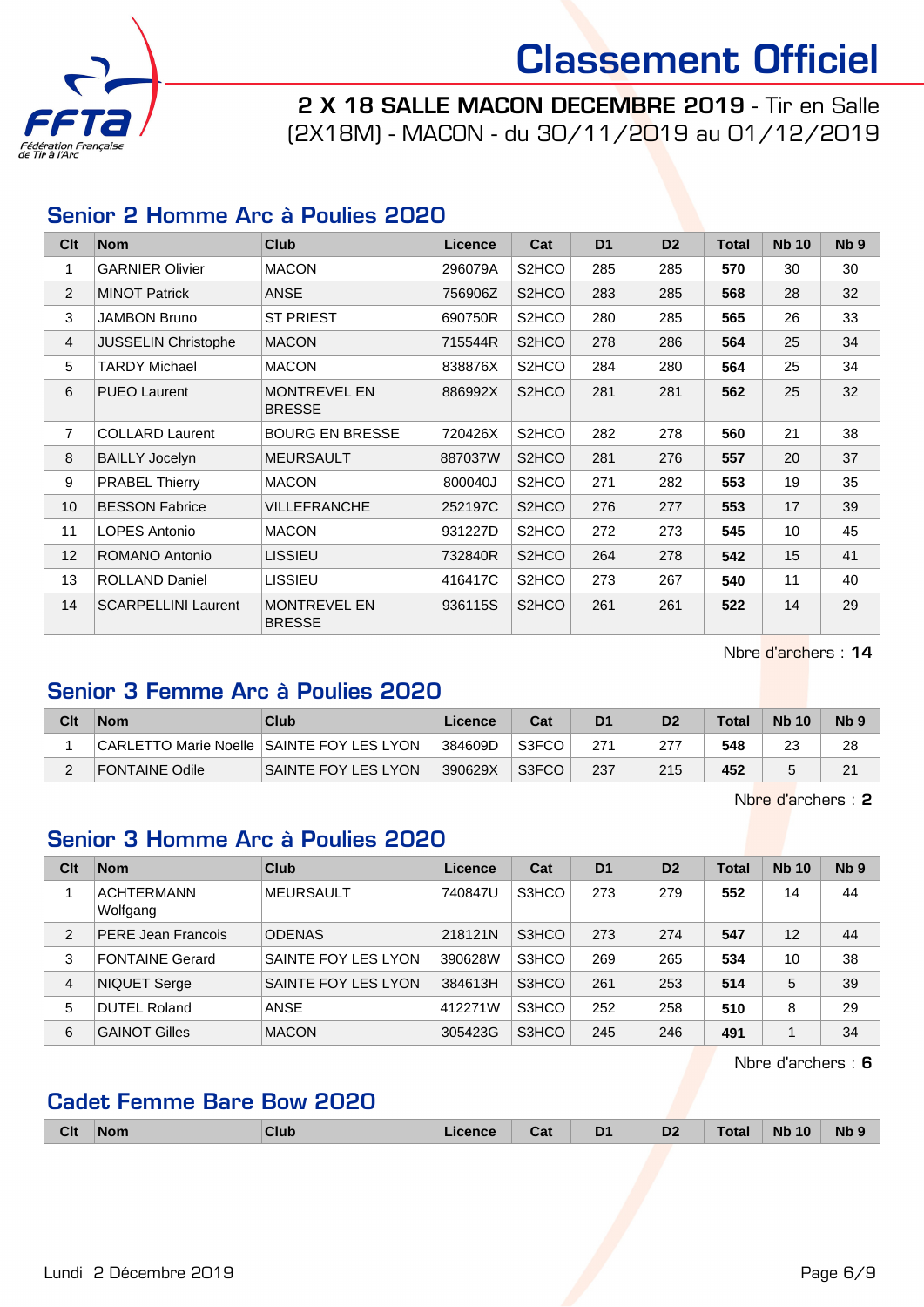

2 X 18 SALLE MACON DECEMBRE 2019 - Tir en Salle

(2X18M) - MACON - du 30/11/2019 au 01/12/2019

#### Cadet Femme Bare Bow 2020 (Suite)

| Clt | <b>Nom</b>            | <b>Club</b>   | Licence | <b>Post</b><br>ual | D <sub>1</sub><br>► | D <sub>2</sub> | <b>Total</b> | <b>N<sub>b</sub></b><br>10 | <b>N<sub>b</sub></b> |
|-----|-----------------------|---------------|---------|--------------------|---------------------|----------------|--------------|----------------------------|----------------------|
|     | <b>VANDAME Marion</b> | <b>CHAGNY</b> | 870198T | <b>MFBB</b>        | 185<br>__           | 196            | 381<br>$ -$  |                            |                      |

Nbre d'archers : 1

#### Cadet Homme Bare Bow 2020

| Clt | <b>Nom</b>               | Club         | <b>Licence</b> | $R_{\rm{min}}$<br>uα | D1  | D <sub>2</sub> | <b>Total</b> | <b>N<sub>b</sub></b><br>10 | N <sub>b</sub> <sub>9</sub> |
|-----|--------------------------|--------------|----------------|----------------------|-----|----------------|--------------|----------------------------|-----------------------------|
|     | <b>BONOT</b><br>Matthias | <b>CLUNY</b> | 937548Z        | <b>MHBB</b>          | 225 | 196            | 421          |                            |                             |

Nbre d'archers : 1

#### Scratch Femme Bare Bow 2020

| Clt | <b>Nom</b>                | Club           | Licence <sup>®</sup> | Cat                | D <sub>1</sub> | D <sub>2</sub> | Total | <b>Nb 10</b> | Nb <sub>9</sub> |
|-----|---------------------------|----------------|----------------------|--------------------|----------------|----------------|-------|--------------|-----------------|
|     | <b>VANDAME</b> Frederique | <b>CHAGNY</b>  | 398162K              | S <sub>2</sub> FBB | 185            | 222            | 407   |              |                 |
| ົ   | AQEROUACH Karima          | <b>MACON</b>   | 935382V              | S <sub>2</sub> FBB | 163            | 201            | 364   |              | 6               |
|     | PERNOLLET Laura           | <b>LOUHANS</b> | 946471Y              | S <sub>1</sub> FBB | 148            | 160            | 308   |              |                 |

Nbre d'archers : 3

#### Scratch Homme Bare Bow 2020

| Clt             | <b>Nom</b>                | <b>Club</b>                           | Licence | Cat                             | D <sub>1</sub> | D <sub>2</sub> | <b>Total</b> | <b>Nb 10</b>   | N <sub>b</sub> <sub>9</sub> |
|-----------------|---------------------------|---------------------------------------|---------|---------------------------------|----------------|----------------|--------------|----------------|-----------------------------|
| 1               | <b>VANDAME</b> Loic       | <b>CHALON SUR SAONE</b>               | 609527E | S2HBB                           | 252            | 247            | 499          | 13             | 23                          |
| 2               | <b>GARDIENNET Maurice</b> | <b>MACON</b>                          | 694402K | S3HBB                           | 241            | 246            | 487          | 10             | 13                          |
| 3               | <b>VILLETTE Pascal</b>    | <b>CHAGNY</b>                         | 936242E | S2HBB                           | 227            | 245            | 472          | 6              | 16                          |
| 4               | <b>CORVINO Serge</b>      | MARSANNAY LA COTE                     | 299919Z | S3HBB                           | 236            | 233            | 469          | 2              | 13                          |
| 5               | <b>FEYEUX Noel</b>        | <b>LOUHANS</b>                        | 697489R | S3HBB                           | 217            | 224            | 441          | 5              | 11                          |
| 6               | <b>MAGNIEN Adrien</b>     | <b>MACON</b>                          | 441389W | S1HBB                           | 220            | 219            | 439          | $\overline{7}$ | 12                          |
| 7               | <b>NEVERS Mickael</b>     | <b>MACON</b>                          | 387443J | S2HBB                           | 190            | 195            | 385          | 3              | $\overline{2}$              |
| 8               | <b>BUIRON Romain</b>      | <b>MACON</b>                          | 802860Z | S <sub>1</sub> H <sub>B</sub> B | 174            | 210            | 384          | $\overline{4}$ | 6                           |
| 9               | DAVID Yann                | <b>LOUHANS</b>                        | 976112S | S1HBB                           | 150            | 182            | 332          | 2              | 7                           |
| 10 <sup>1</sup> | <b>MINOT Patrick</b>      | <b>ANSE</b>                           | 756906Z | S2HBB                           | 143            | 163            | 306          | 2              | 5                           |
| 11              | <b>SAUTY Eric</b>         | <b>BELFORT -</b><br><b>SAVOUREUSE</b> | 959723C | S2HBB                           | 128            | 122            | 250          | 1              | 4                           |

Nbre d'archers : 11

### Autres tirs

#### Benjamin Homme Arc Classique 2020

| Tir              | <b>Nom</b>          | <b>Club</b>  | Licence | <b>Date</b><br>sal | D <sub>1</sub> | D <sub>2</sub> | <b>Total</b>       | <b>Nb</b><br>10 | <b>N<sub>b</sub></b> |
|------------------|---------------------|--------------|---------|--------------------|----------------|----------------|--------------------|-----------------|----------------------|
| Tir <sub>2</sub> | <b>GARNIER Evan</b> | <b>MACON</b> | 859847S | <b>BHCL</b>        | 258<br>__      | 263<br>__      | <b>E94</b><br>- 3∠ | u<br>$\sim$     | $\sim$<br>-          |

Nbre d'archers : 1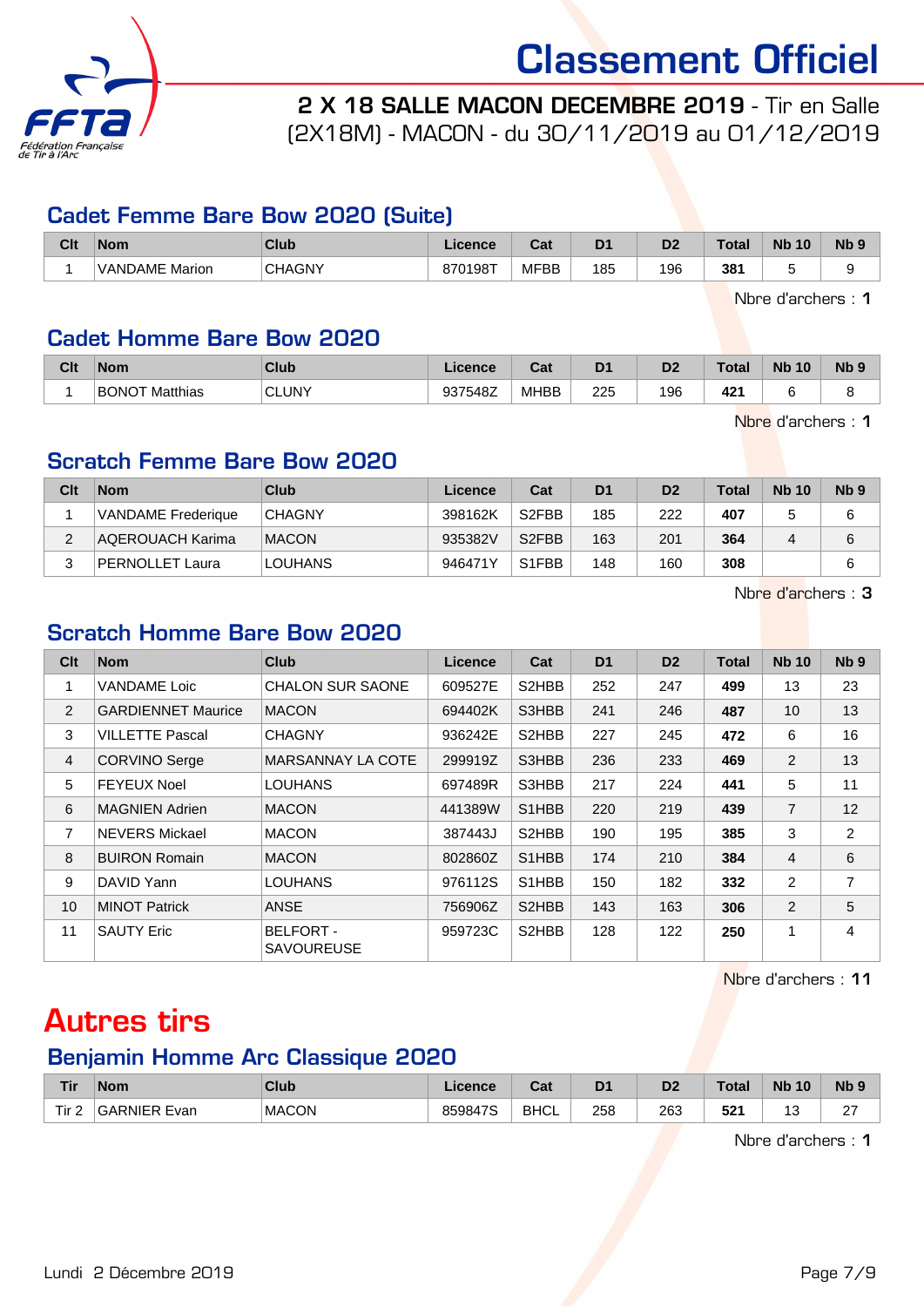

2 X 18 SALLE MACON DECEMBRE 2019 - Tir en Salle (2X18M) - MACON - du 30/11/2019 au 01/12/2019

#### Cadet Femme Arc Classique 2020

| Tir            | <b>Nom</b>         | Club                | Licence | $\sim$<br>uai   | D <sub>1</sub> | D <sub>2</sub> | Total      | <b>Nb</b><br>10           | <b>Nb</b> |
|----------------|--------------------|---------------------|---------|-----------------|----------------|----------------|------------|---------------------------|-----------|
| Tir.<br>_<br>- | 'DE.<br>BЕ<br>Emmy | <b>CLUNY</b><br>___ | 815338M | CECI<br>◡∟<br>◡ | 268<br>__      | 254<br>___     | よつつ<br>94∡ | -<br>-<br><br>ັ<br>$\sim$ | 24        |

Nbre d'archers : 1

#### Senior 1 Homme Arc Classique 2020

| Tir   | <b>Nom</b>              | <b>Club</b>  | Licence | Cat                | D1  | D <sub>2</sub> | <b>Total</b> | <b>Nb 10</b> | N <sub>b</sub> <sub>9</sub> |
|-------|-------------------------|--------------|---------|--------------------|-----|----------------|--------------|--------------|-----------------------------|
| Tir 2 | <b>ROYER Christophe</b> | <b>MACON</b> | 725783V | S1HCL              | 279 | 268            | 547          | 24           | 23                          |
| Tir 2 | MAGNIEN Adrien          | <b>MACON</b> | 441389W | S1HCL              | 268 | 271            | 539          | 21           | 21                          |
| Tir 2 | <b>PALLAS Thierry</b>   | <b>BRON</b>  | 857504V | S <sub>1</sub> HCL | 186 | 190            | 376          |              |                             |

Nbre d'archers : 3

#### Senior 2 Femme Arc Classique 2020

| Tir              | <b>Nom</b>         | Club         | Licence | Cat                | D <sub>1</sub> | D <sub>2</sub> | <b>Total</b> | <b>Nb 10</b> | N <sub>b</sub> <sub>9</sub> |
|------------------|--------------------|--------------|---------|--------------------|----------------|----------------|--------------|--------------|-----------------------------|
| Tir <sub>2</sub> | GRAIN Martine      | <b>MACON</b> | 754869K | S <sub>2</sub> FCL | 264            | 280            | 544          | 23           | 26                          |
| Tir 2            | DELTINGER Isabelle | <b>MACON</b> | 807204W | S <sub>2</sub> FCL | 263            | 260            | 523          | 12           | 28                          |
| Tir 2            | MASRABAYE Ronelyan | <b>MACON</b> | 778480Z | S <sub>2</sub> FCL | 188            | 224            | 412          |              | 5                           |

Nbre d'archers : 3

#### Senior 2 Homme Arc Classique 2020

| Tir   | <b>Nom</b>      | Club         | Licence | Cat                | D <sub>1</sub> | D <sub>2</sub> | Total | <b>Nb 10</b> | N <sub>b</sub> 9 |
|-------|-----------------|--------------|---------|--------------------|----------------|----------------|-------|--------------|------------------|
| Tir 3 | AUBERTIN Jerome | <b>MACON</b> | 982357E | S2HCL              | 248            | 254            | 502   |              | 17               |
| Tir 2 | AUBERTIN Jerome | <b>MACON</b> | 982357E | S <sub>2</sub> HCL | 254            | 248            | 502   | 13           | 17               |
| Tir 2 | DEROSA StÉphan  | <b>MACON</b> | 966767J | S2HCL              | 251            | 241            | 492   | 13           | 22               |

Nbre d'archers : 3

#### Senior 3 Femme Arc Classique 2020

| <b>Tir</b>    | <b>Nom</b>         | Club                            | Licence | <b>Dat</b><br>⊍م          | D <sub>1</sub> | D <sub>2</sub> | `otal      | <b>N<sub>b</sub></b><br>10 | $Nb$ $\in$ |
|---------------|--------------------|---------------------------------|---------|---------------------------|----------------|----------------|------------|----------------------------|------------|
| $T$ ir $\sim$ | MEUNIER Franceline | <b>LEMONIAL</b><br><b>PARAY</b> | 369652W | <b>GREAL</b><br>◡∟<br>וטט | 179            | 192            | ידפ<br>vı. |                            |            |

Nbre d'archers : 1

#### Senior 3 Homme Arc Classique 2020

| <b>Tir</b> | <b>Nom</b>            | <b>Club</b>  | Licence | Cot.<br>⊍aι | D <sub>1</sub> | D <sub>2</sub> | <b>Total</b> | <b>Nb</b><br>10 | N <sub>b</sub> <sub>9</sub> |
|------------|-----------------------|--------------|---------|-------------|----------------|----------------|--------------|-----------------|-----------------------------|
| Tir 2      | <b>MARQUIS Lionel</b> | <b>MACON</b> | 074192U | S3HCL       | 264            | 260            | 524          | 16              | 20<br>__                    |

Nbre d'archers : 1

### Junior Homme Arc à Poulies 2020

|  | Tir | <b>Nom</b> | Club | .icence | Cat | D <sub>1</sub><br>- | D <sub>2</sub> | <b>Total</b> | 10<br><b>N<sub>b</sub></b> | Nb <sub>9</sub> |
|--|-----|------------|------|---------|-----|---------------------|----------------|--------------|----------------------------|-----------------|
|--|-----|------------|------|---------|-----|---------------------|----------------|--------------|----------------------------|-----------------|